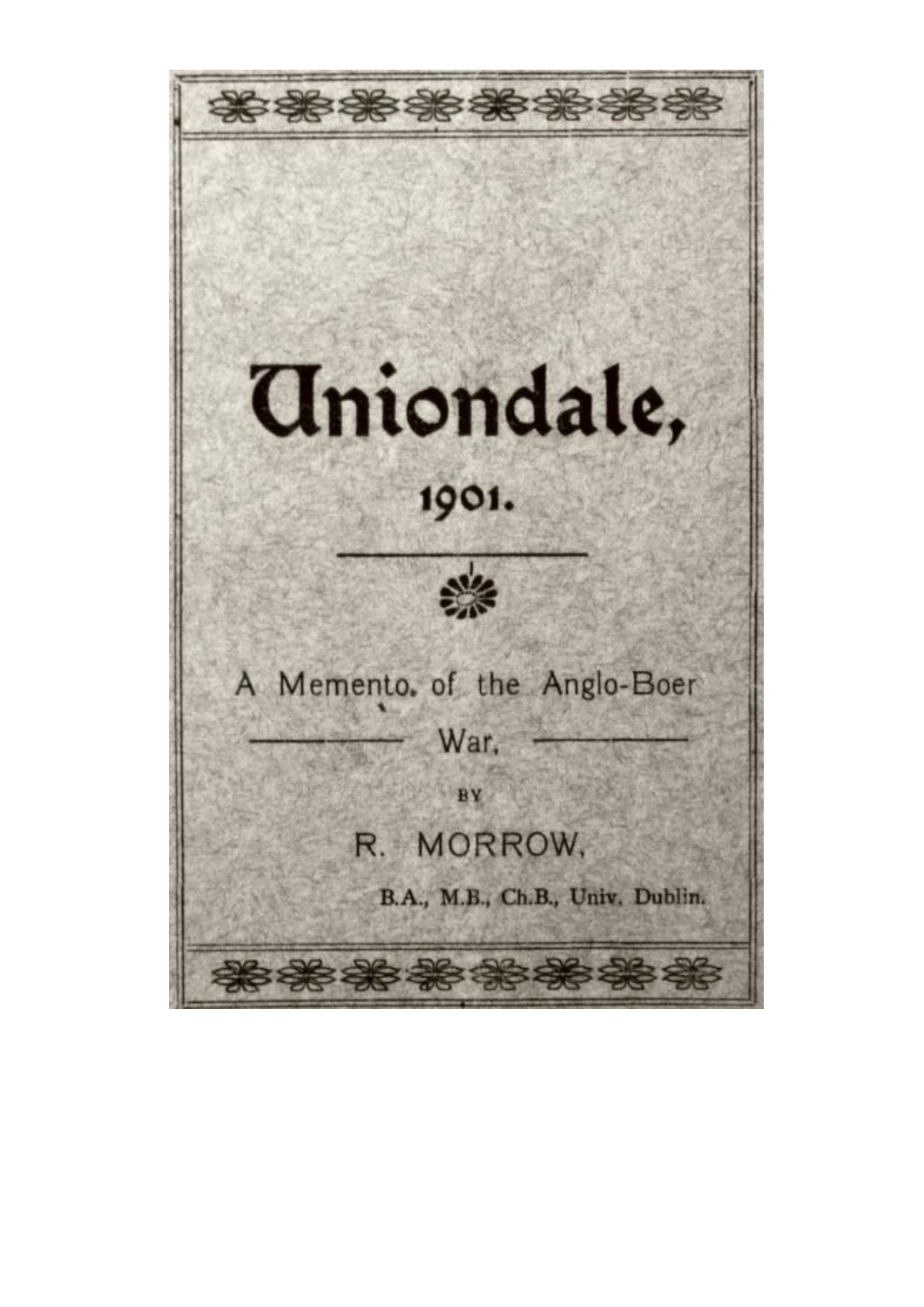

## UNIONDALE, 1901.

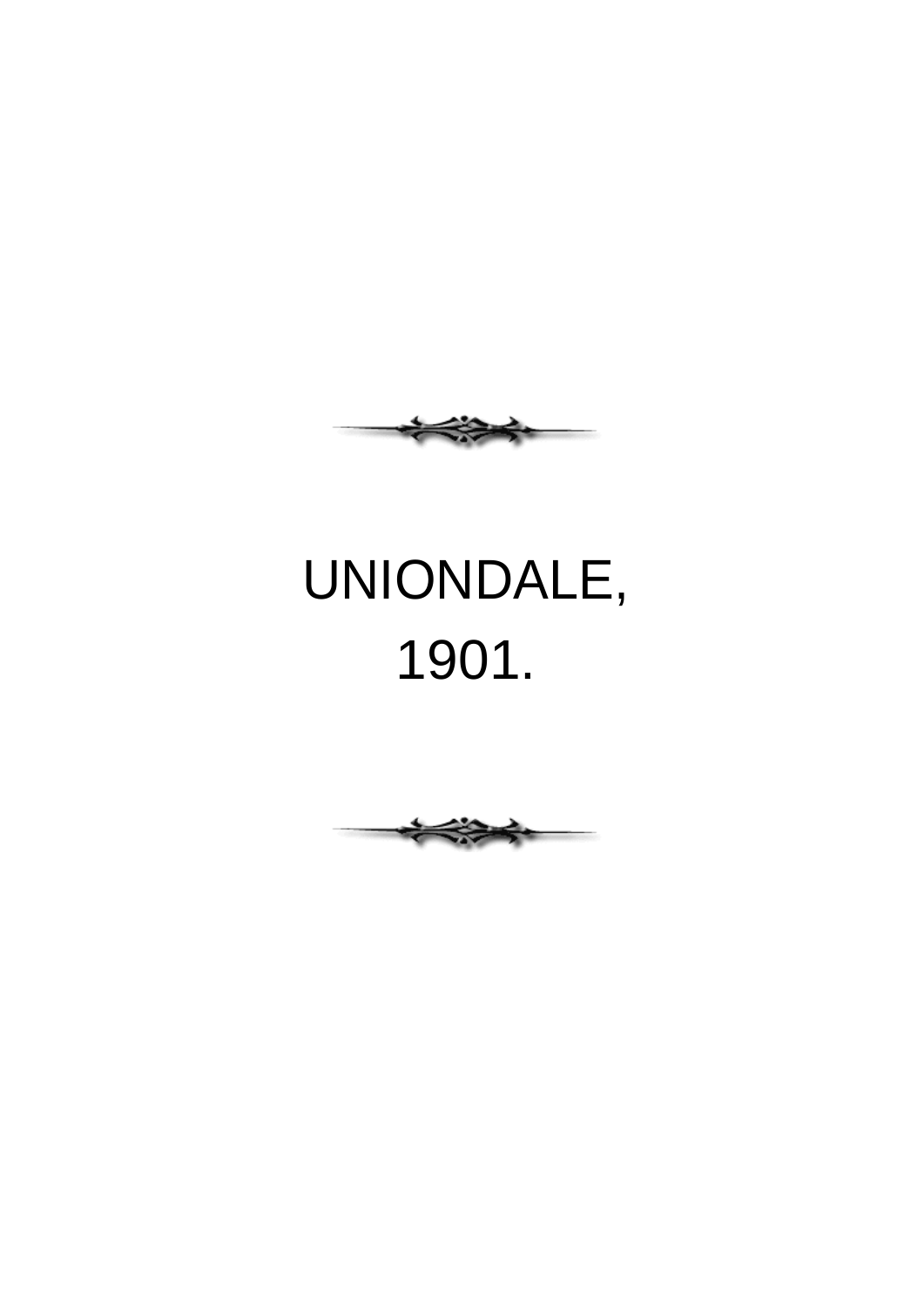he Christmas holidays are over. Will 1901 be as exciting as 1900?  $\prod$ 

I feel refreshed by my rest at Beach Road, Three Anchor Bay. I think I shall call on my medical agent.

Two District Surgeons wish to have a holiday. One is surgeon for the district of\_\_\_\_\_\_\_\_, in the north part of Cape Colony. No thank you. The Boers and the British troops are there. The other is at Uniondale. There are no Boers there and they are not likely to visit it. To go to Uniondale you can take the coasting steamer to Knysna, and then travel by cart. Uniondale is about a hundred miles from the coast. The engagement will be for four or, if necessary, five months, at so much per month and travelling expenses, also your board and lodging at Uniondale will be paid.

"You don't think the Boers will come so far south?" "I do not."

"Then I shall go!"

"The boat leaves on such a day."

―You will wire to the District Surgeon and tell him I am going up"

"All-right"

―Good-bye.‖

"A safe journey."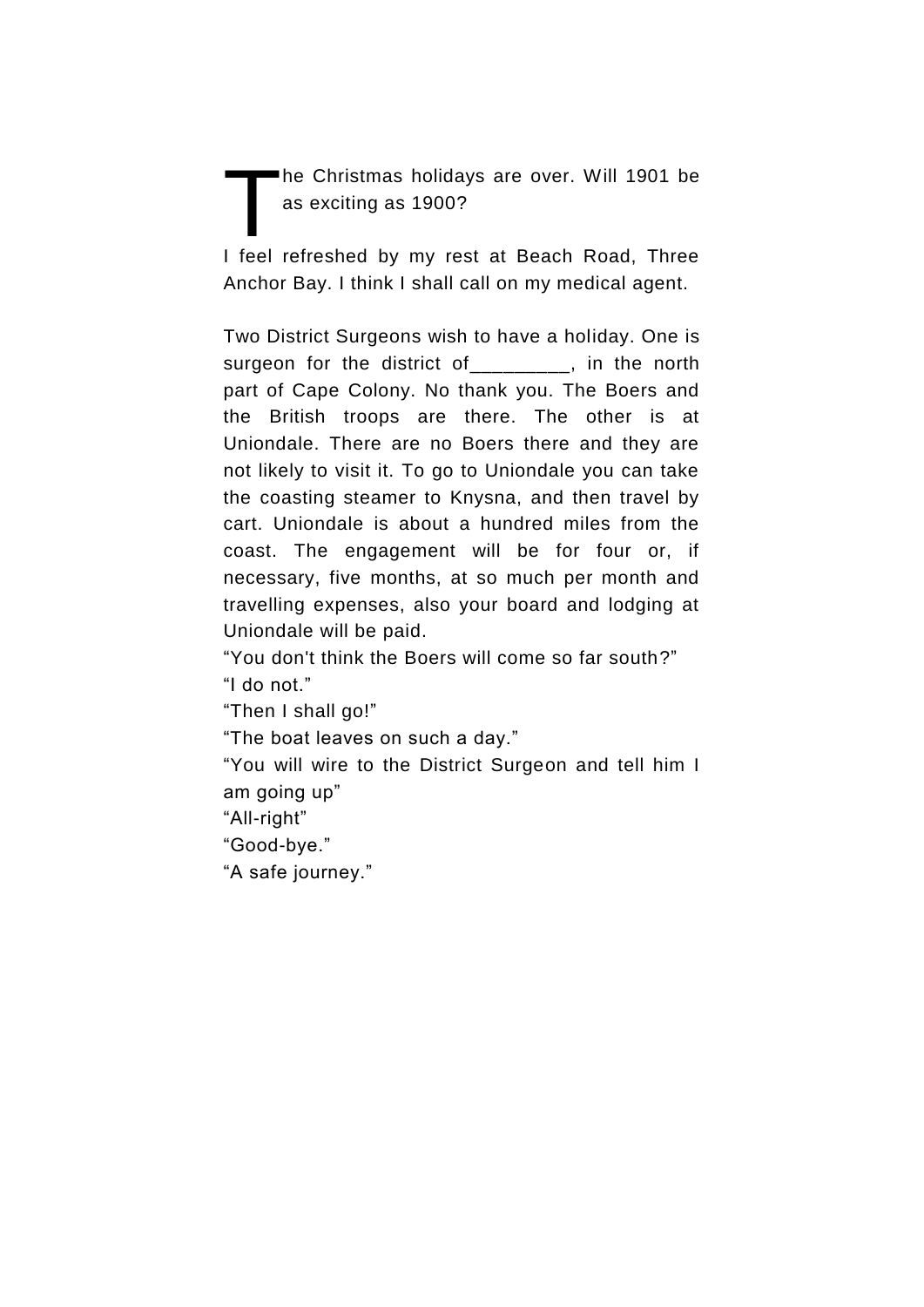or the first few days in Uniondale my life is very happy, I walk and chat with some of the residents. The Boers will never come so far south is the prevailing opinion, then a rumour comes that a band of Boers are coming south, then reports that the Boers have attacked a town some thirty miles away, have been repulsed and are coming to Uniondale, where there are neither armed men nor rifles. On the tenth or eleventh day after my arrival, the Boers ride in and I am practically a Boer prisoner. Two months ago I was in Medical charge of a Prisoners of War Camp now I am a prisoner of a roving band of Boers and rebels, Such is War. F

For two days before the Boers arrived, ladies and men were burying their valuables and clearing off to the coast.

The night before they came I went to see a friend who had shown me much kindness. His family had been away for a holiday and were returning. He had sent a message to prevent their return. He said: "The Boers will be here at midday to-morrow." "I leave about one o'clock in the morning." "I shall leave all my doors unlocked." "There will not be anyone in the house." "What are you going to do?" "You had better clear out or they will certainly shoot you." I replied: "I cannot leave my post and if I am to be shot then I can't help it." "I shall die at my post.‖ The Boers and rebels, under the then notorious Scheepers, were looked upon as a merciless crowd. About eleven o'clock my friend and I parted. "You won't go, doctor?" "No. I will not." "Then we'll never meet "That may be." "Good night, old man !" "God bless you!" "A safe journey." I again returned to the hotel and went to bed. "Sufficient unto the day is the evil thereof." I slept soundly.



The morning of the eventful day has come, I rise, breakfast, and attend to my duties as acting-district surgeon. The day is gloomy and a mist hangs over the town and hills. The town is very quiet, It is Sunday. A few anxious people are seen here and there, evidently talking about the Boers. The coloured people are in their little homes and as silent as death, for, if reports be true, to Scheepers the life of any of them is of little or no value. Many familiar faces are absent. Some men have horses and carts in readiness to clear out. They wait to the last moment hoping something may turn up to prevent the approach of the Boers. I quietly await developments. "A watched pot is long in boiling." At last the monotony ends. A man rushes to me. "Good-bye, doctor, the Boer outposts are on the hills.‖ ―My cart is ready, I'm off*."*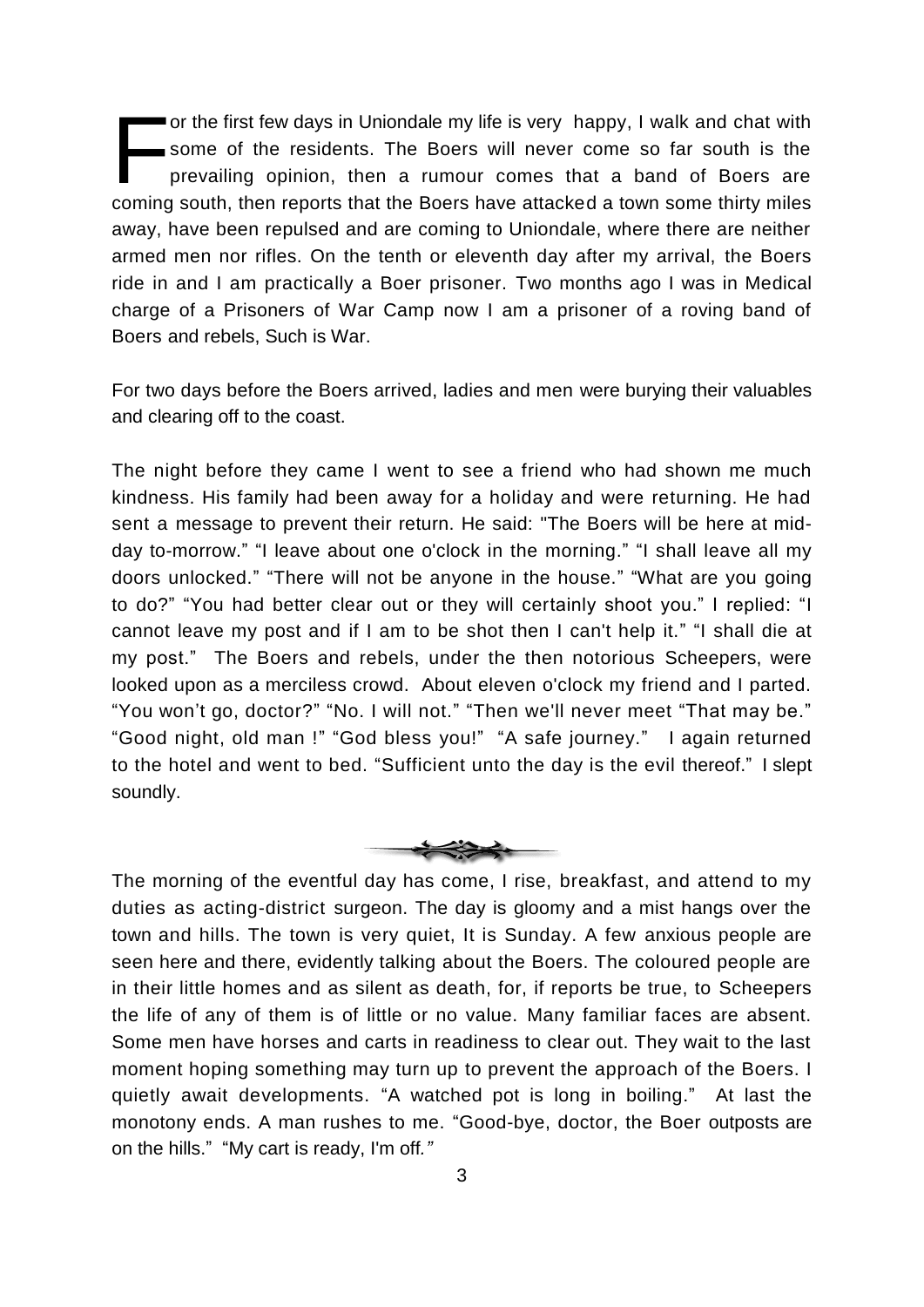It is now 11 a.m. About mid-day the Boers ride into town, most of them leading a spare horse. There is no demonstration on the part of the Dutch inhabitants, for Lord Milner's proclamations are posted all over the town warning the people against aiding in any way the Queen's enemies.

The Telegraph operator quickly despatches a message to the head office: "The Boers" have arrived," and decamps taking a part of the telegraphic apparatus with him. A loyal woman residing outside the town sends a coloured messenger to a distant telegraph station with a message to be wired to the premier.

The Resident Magistrate meets the Boers as they enter the town. "Who are you coming into this town armed?" "We are the advanced guard of the Federal Army." "Then you take the responsibility of your action on yourselves." "Oh! that's all right." "We want your keys." He accompanies them to the Court House, hands them the key and goes to his home. During this time the Boers have been to all the stables and have seized all horses suitable for riding.

I ask my landlady to get me something to eat. There is an old saying that an army moves on its stomach. I am not an army nor indeed do I feel like one, but as the Boers may eat all the food in the hotel and in war time the rule "first come first served" holds good, I feel justified in looking to my own interests and quickly and quietly get outside enough food to suffice my inner man for at least twelve hours. I wish to go to the offices of the district surgeon but armed Boers are everywhere and it is my desire to avoid any friction, so I enter the smoking room. In a few minutes Scheeper's comes in. He has a bundle of letters, taken apparently from the Post Office, also a hunting whip. He looks at me and I at him. At last, to use a pugilistic phrase, I break ground: "It looks like rain." "Excuse." "It seems we are going to have rain." "Oh! yes." He sits down to read the letters, some of which seem to be official, and I retire. I go to the district surgeon's offices some distance up the villiage. I remain here some hours, I have forgotten to take something to read with me. I pace about the rooms. I shall venture to the hotel. I shall go to my bed-room, lock myself in and pass the rest of the day as quietly as possible.

As I enter the hotel I meet Scheeper's Captain, a Free State lawyer, named Hugo. "You are doctor -?" "Yes." "You have been attending the Boer prisoners at Cape Town?" "Yes." "I want to ask you about them." "We are going to have a drink in the bar." Step this way and join us." In the bar the Landlord, an Anti-English German, is busy serving drinks. There are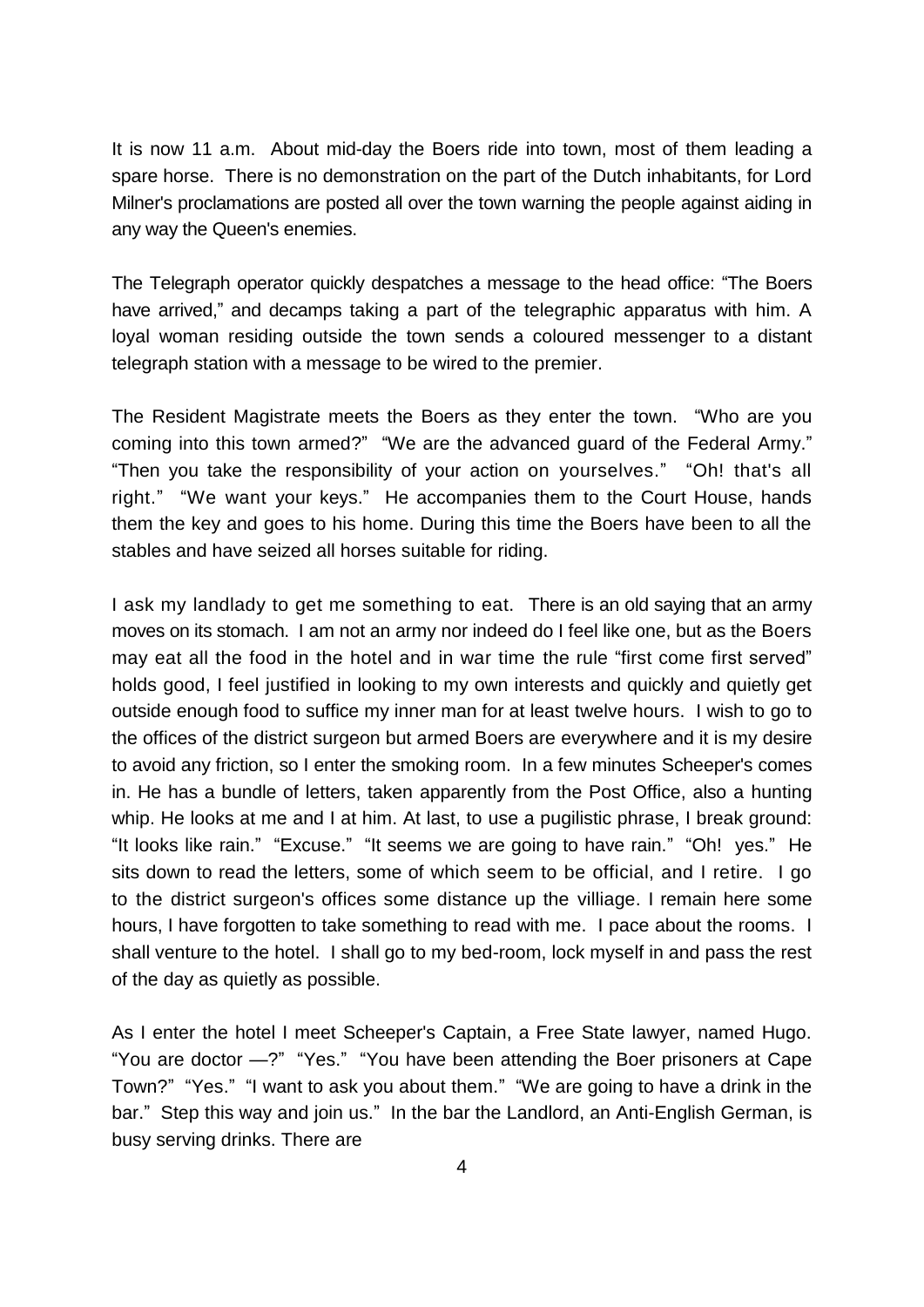villagers whom I know and whom I do not know - men whom I afterwards found are loyalists and men who were subsequently arrested for disloyalty. I answer all Captain Hugo's questions  $-$  "I can only speak well of the treatment accorded by the British to their prisoners.‖ ―The small death rate surprises all.‖ Then the conversation turns to Stormberg and Captain Hugo gives us his experiences there. Now comes the drink, and I feel myself in the tightest corner I have ever been in South Africa. All the town folk present look to me, as my social rank comes next to that of the clergymen and magistrate, who, unfortunately for me, are absent. To wish him success I cannot. To decline to drink with him may lead to trouble and to bloodshed. What shall I say? My Irish fertility of resourse, or what some people unkindly call knavery, comes to my aid. I have some whisky and soda. I feel that intelligence officers are present who will report all I say and do. "Well! Captain Hugo, the only toast I can in the circumstances offer you is the wish that you may never trouble a doctor." "Thank you, Doctor." There are no musical honours. "Now, Sir, I shall take the liberty of asking you to excuse me." Someone then says: "O! you will excuse the doctor as he may have work to attend to." "Certainly, doctor." I bow and retire.

That afternoon the Boers released any white prisoners who were in the jail and put the magistrate and the jailer into the darkest cell. The English Church Minister who was disliked by some Dutchmen for his outspoken loyalty, was asked to take an oath of allegiance to the Boers and refused to do so. He was then told he must take one of neutrality. This he also refused to take. He was informed that if he did not do so he would be shot, and was marched to jail and locked up with the magistrate and jailer. The clergyman was a young Englishman. His wife is a British South African. I shall not cease to admire the bravery of this woman. Her life had been one of continuous toil for her family. Her husband's income was slender. In fact, he taught some private pupils to make ends meet. This brave woman, without a murmur, without a tear, saw her husband marched off to jail, with death staring him in the face. She felt her husband must die rather than make a concession to the Queen's enemies. When I learned of the clergyman's arrest I immediately went to his house. His wife told me she had been to the Boer officers and had asked and obtained permission to take a blanket, cushion and some food to her husband. For this she was grateful to them and smiled an anxious and grateful smile.

Night sets in, the Boers singing hymns, drinking Coffee, and enjoying the company of the young Dutch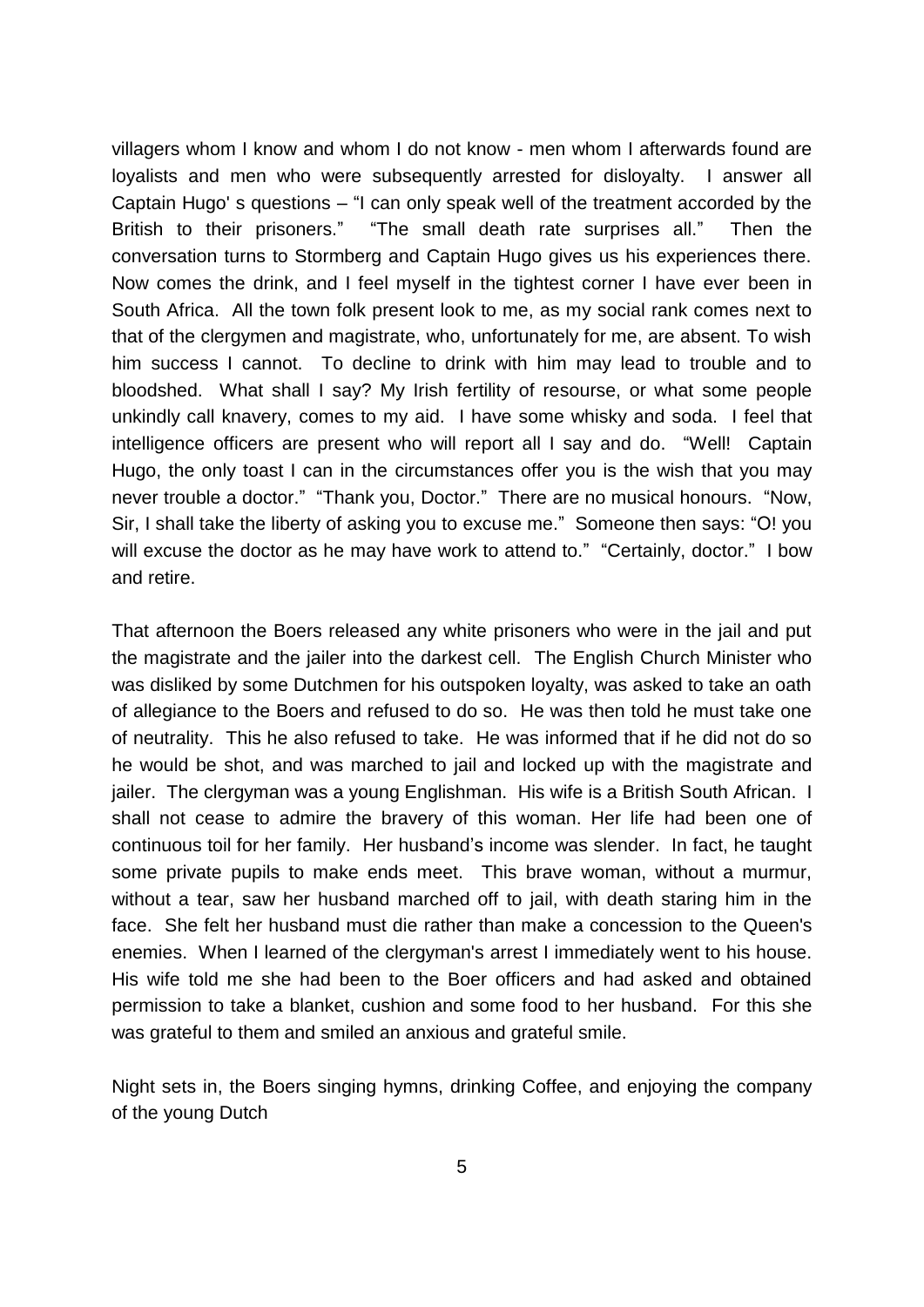girls all over the town. Many of the so-called Boers are foreigners. All apparently have much gold in their pockets, etc. "Now, Mr. Dutchman, you promised to help the cause." "Where is your money box?" "So much cash, or we burn down your house and carry you off<sup>"</sup>

My bedroom not having been molested I retire early, feeling that before twenty-four hours I shall have some excitement, and that a good night's rest will be beneficial. During the day I had had a slight intimation that the British Troops on Friday were some 40 miles away, but we could neither receive nor send out any messages. The Loyalists are very grave. They know Boer methods. The Boers do not shed blood on Sunday. What will they do tomorrow?

The Boer officers slept in rooms adjoining mine (only removing their boots). They drove pigs to market the whole night - snoring here, snoring there. I fear I also was in the pig driving contest or line, for my sleep, though several times interrupted, was most refreshing. Doubtless they considered the capture of an unarmed town a great achievement. They had damaged Government property, had burned records of certain years, had declared the town a Boer possession, and had established a court of justice (?) to try us offenders next day.

Monday morning! I rise early and go to the surgery avoiding every Boer I see. About 9.30 I think I might have some breakfast, and that the Boers being early risers will have breakfasted and left the hotel. I proceed to the hotel, I enter the breakfast room. All the Boer officers are enjoying their morning meal of meat, eggs, etc. I say, "good morning," and sit down to breakfast. Captain Hugo asks how it is I am not frightened like the other people, and I, outwardly gay, cheerfully reply, "I have not yet seen anything to frighten me.‖ In a few minutes an armed Boer comes in. He wishes to see commandant Scheepers, who is at the head of the table. He whispers some message to him. Before five minutes elapse all the Boers have quietly gone out of the room and I am alone. Something is up! Is it the advance of the British?

After breakfast I sit a few minutes on the stoep (under the Hotel verandah), little thinking that a British 15 pounder on the distant hill is pointing to the Hotel. There are not any Boers about the front of the hotel. They are watering their horses, etc.

Taking my overcoat, as the morning is damp, I venture to cross over and see a Moravian Missionary living under a large hill. He is ill, and I have not been able to visit him for two days. While at his bedside I hear a noise similiar to that caused by a man hammering a wooden box. The clergyman's wife

6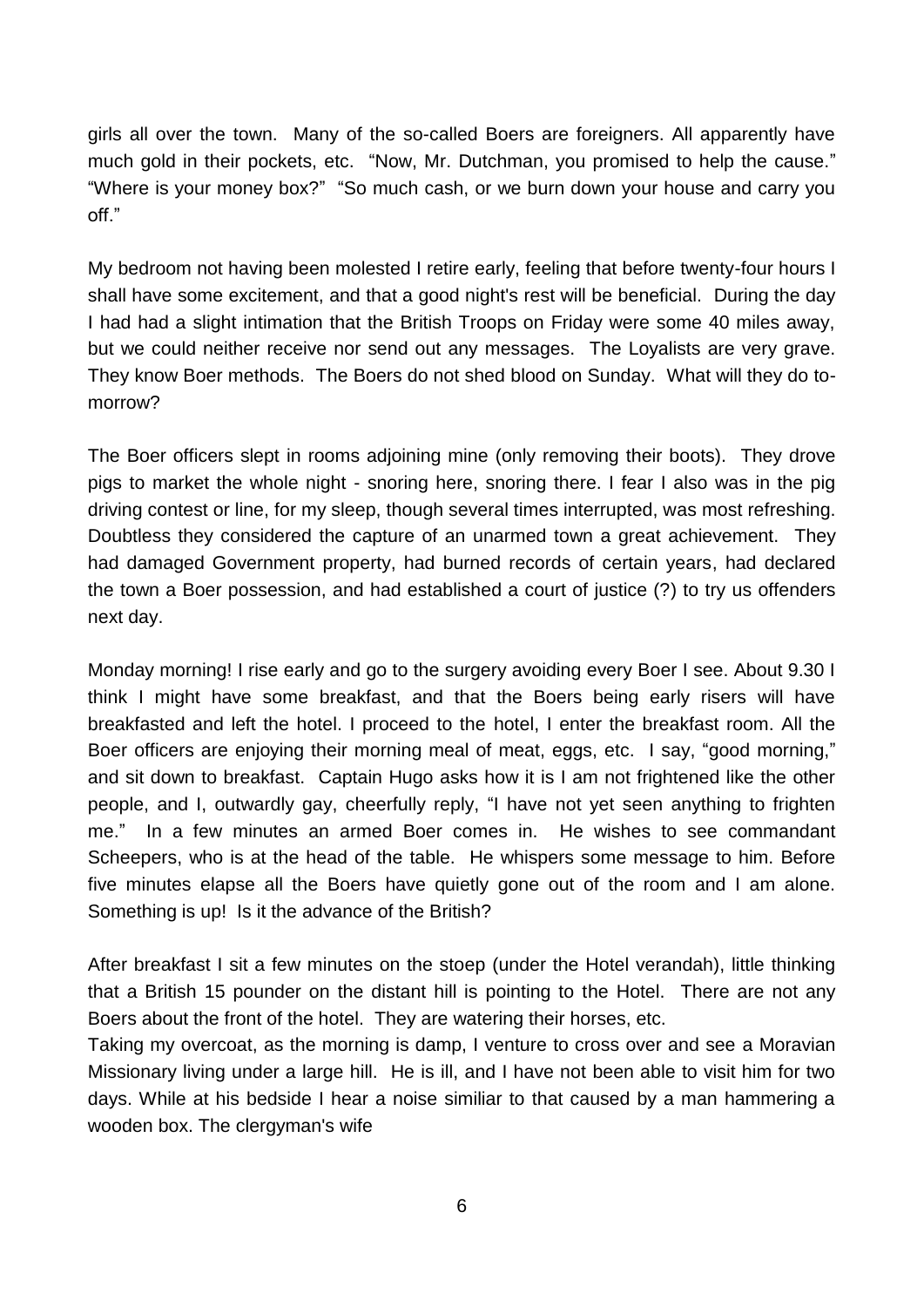rushes into the room, saying, "the hill is covered with soldiers and they are firing." I wish to see the fight. Taking my leave and my overcoat I set out for the town. The British soldiers seeing me leaving the house with an overcoat mistake me for a Boer and fire on me. I know nothing of this. The Missionary's wife and family see the ground being torn up behind me by bullets and hear a bullet strike the house. After I leave the clergyman's house I see the Boers galloping out of the town, then I see the people rushing to the main street and a soldier riding through the villiage to see if all be clear. As I approach the town I hear loud cheering. The coloured people are rushing out of their homes cheering. Tables are being placed outside the court-house. Boiling water, steaming coffee, biscuits and cigarettes for the soldiers and coming from all directions. The Union Jack is flying once more in the breeze over the court house. The jail has been broken open and the clergyman, magistrate and jailer released. The ladies are pouring out coffee for the troops, who are now entering the town. Hats off, gentlemen! Haul off your caps, boys (to the coloured men).

## **"GOD SAVE THE QUEEN!"**

The excitement as the British troops march in is intense. All the British, and I feel confident at least sixty per cent. of the Dutch, are very pleased to see them. The average Dutchman likes to lead a peaceful life, and I am of opinion that most of them wish the Boers had never come here. The sympathy of many of them may flow towards the Transvaal and Free State, but they do not want trouble, and, therefore, do not care to take up a hostile attitude towards the British Government.

What would have happened to-day if the troops had not arrived? No one can definitely say. Would they have shot the clergyman? I do not think so. Would they have killed the magistrate and the jailer? Some people say they would have. Scheepers I certainly did not trust, but his officer, Hugo, is an educated man, and so far as I could see and learn is of a genial and kind disposition - a man who would enjoy giving one a fright but would not take life in cold blood. Would not Hugo have had at least some restraining influence over Scheepers? Of the men under Scheepers a few seemed to be jolly fellows and apparently looked upon fighting as a pastime, but many were morose and sullen and presented many traits of the murderous and daring criminal. I do not think these villainous looking men are natives of any part of South Africa. They certainly do not resemble any of the many Boers whom I have attended, and I fear acts of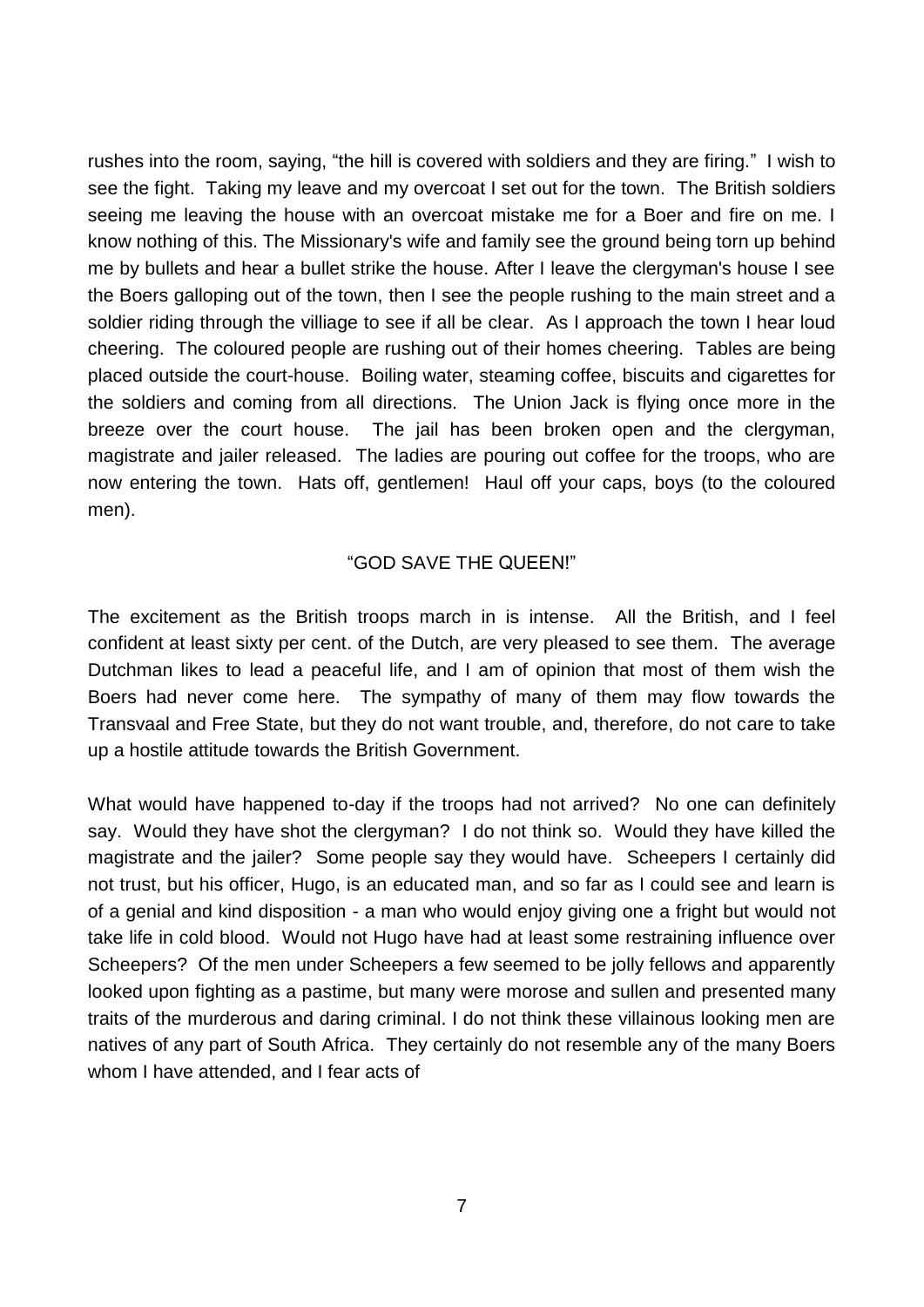violence are not foreign to them. Scheepers, however, had them well under control. for his first instructions were that none of his men should have drink under any pretext without an order from him.

This morning three of the Boers ordered a leading storekeeper to open his store. He replied that he would not as he was acting on Lord Milner's instructions. They asked him for the key and he refused to give it. They then asked where he had the key and he replied that it was in his pocket. Then said they: "We'll soon take it from you." "You'll have to kill me first" he retorted. They were about to break open the door, but thought it would be better to obtain Scheepers' permission. They told the storekeeper that when commandant Scheepers came along he would very quickly bring him to account.



Troops have been coming and going, leaving their sick in my care.

A colonel asks me to take charge of some sick. "All right, sir and about supplies and nursing?" "You will order what you want and charge it to the military." "Please give me my instructions in writing, sir."

The Boers in roving bands come around the town but never get in. Shortly after Scheepers was driven out, a military officer. Captain -----------, was appointed town commandant. This gentleman is one of the ablest men I have ever met. He formed a Town Guard, and, without any assistance, rendered the town a small fortress. He ferreted out every rebel in the district, and commands the admiration and respect of the loyal and disloyal.



"The censor wishes to see you, doctor, any time you are passing his office." "Well, censor, I have been told you want to see me." "Yes, doctor! Do you remember that Sunday the Boers were here?" "Yes." "You were in the hotel bar with some of them?" "Yes." "Kindly tell me the names of all you know who were there." "What was your conversation with the Boer captain, Hugo, about, and did you see any money paid for drinks?" "Thank you." "The commandant wishes to see you about that drink you had with the Boers." "You will find him in his office." "Ho! Ho! What next I wonder?"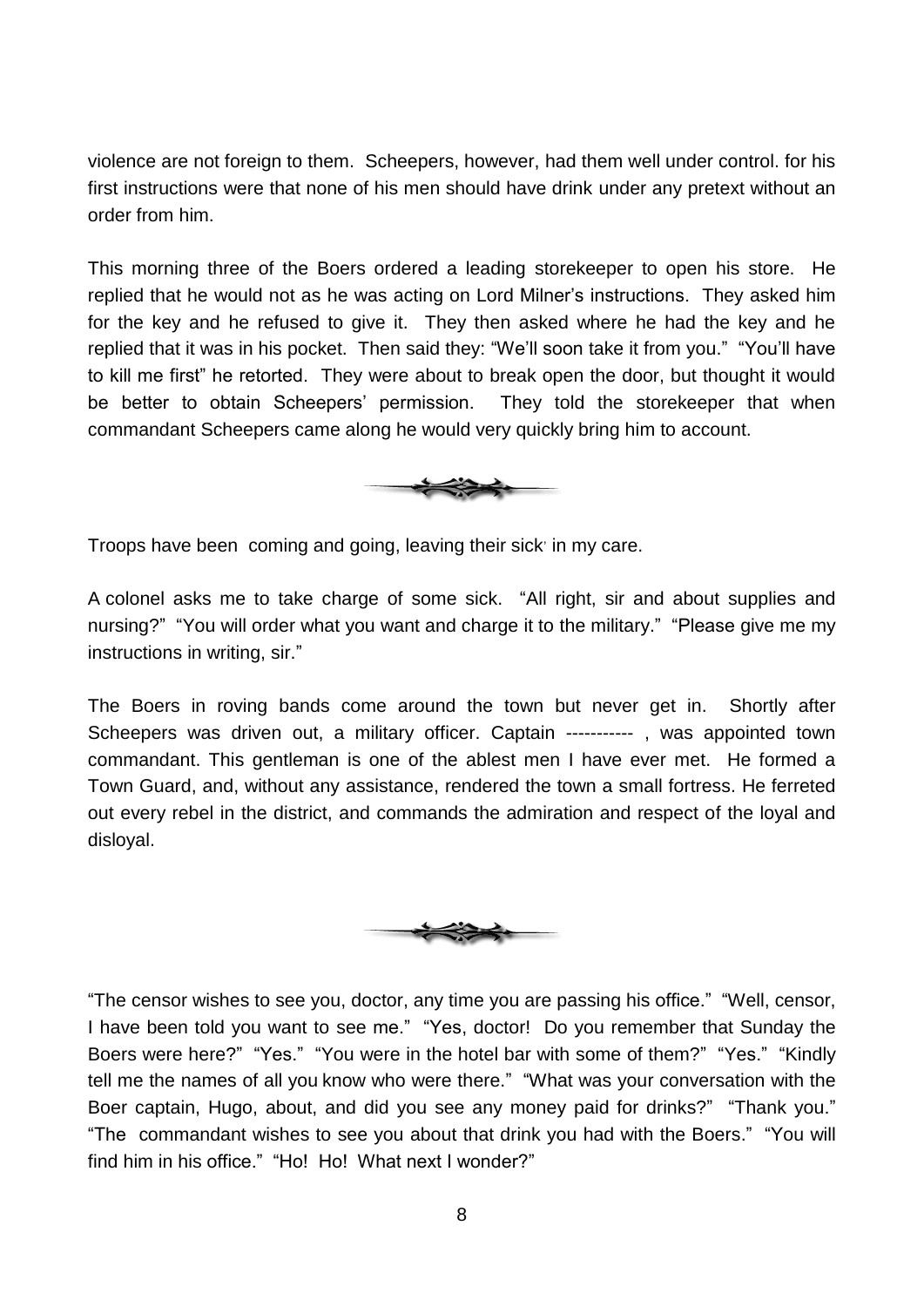"Good morning, commandant." "It has been reported to me that you wish to see me, sir." "Hollo! Doctor, what is this I have heard about you mixing, drinking and fraternizing with the King's enemies, ay?" "With the late Queen's enemies, Sir." "Well, with the Queen's enemies." "I suppose in your cups you hugged and almost kissed Hugo; wished him every success, and that the Boers may thrash the British and drive them into the sea." "No, Sir, I did not." "Then what was your toast?" " Sir, I merely said: 'Captain Hugo, the only toast I can in the present circumstances offer you is the wish that you may never trouble a doctor,' which may mean sir, that he may be shot dead or anything you like." "Clear out! you're an Irish rebel." "Thank you, sir." "Good morning."

My drink with Hugo and my having been brought to book by the commandant caused much amusement to everyone.



It is Sunday. We go to church and we see troops coming to the service. The rifles, with bayonets fixed, are stacked outside the church and a guard placed over them. Church is over. The soldiers form into line - Number : 1, 2, 3, &c. The officers and young ladies chat. Quick march! The ladies wave their handkerchiefs to the officers. We go to dinner. The mutton is very tough. Is it boiled goat? Has it been fished out of the sea? It is very salt. There is chicken pie. Can you see any skin on the pieces of chicken? Is It a young ostrich? Has it been overlain by its mother? I'll take mutton. "Waiter," pass me a sharp knife. This knife does not do justice to your mutton. "We thank thee Lord for all thy mercies." Many a poor fellow is eating dry biscuit on the veld and swallowing the filling of his teeth, which has become glued to the biscuit. Amusing remarks are often made about the food which is sometimes difficult to obtain, but our host always does his best.

There is no evening service in the church. Lights are not allowed in any house at night unless someone be very ill, and then the doors and windows of the house must be covered with blankets, etc. Anyone leaving his house after the night has set in is, if he have not a permit, arrested. At night we sit on the stoep. We cannot smoke. The German landlords says if Germany were fighting the Boers the ware would have been over long ago. He is inclined to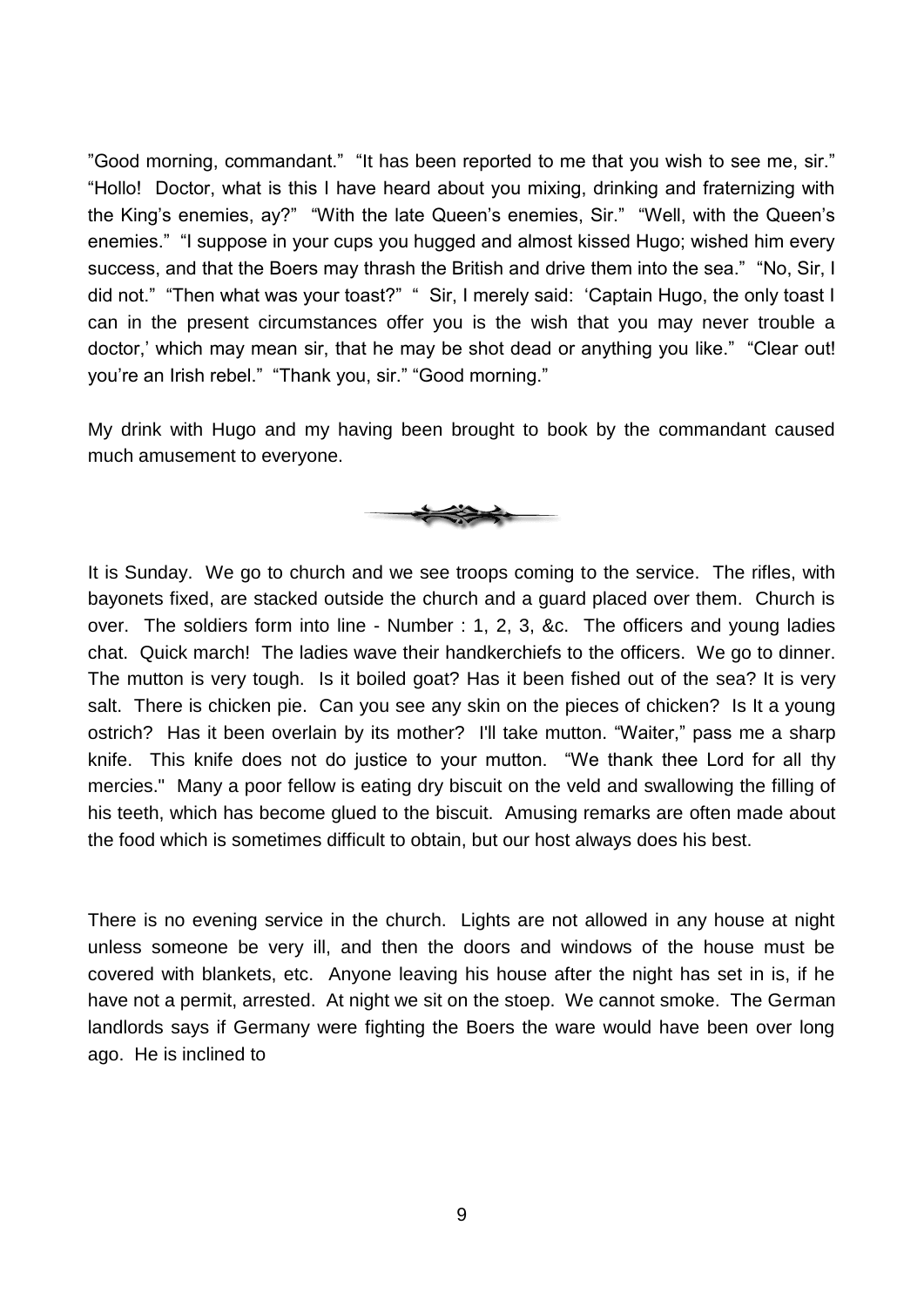growl, yet he has made much profit on every regiment that has passed through the town. He is asked why he ever came to this country. There is likely to be unpleasantness. I throw oil on the troubled waters. "Landlord, be content with your lot." We are all in good humour again. We go to bed in the dark. Some Germans in South Africa are very fond of England.



It is morning and I go to the surgery. A wizened wiry soldier comes for treatment. He has veld sores on his hands. "Your name, your number, your regiment?" "You're an American ?" "Yes!" "You come from Texas?" "You have been a cowboy?" "Yes." ―When I came to this country I did not know which side I would join, but I thought my money would be surer on the British." He is in Brabant's Horse, No. 2, which has been here for some weeks and is said to contain men of thirteen nationalities. They are good fighting men, and know every orchard in the district. They are very popular, especially with the Dutch young ladies. A soldier of the passing regiment calls. "Why have you your tunic off?" "The back is worn out of it, sir, and I am ashamed to wear it walking through the town." The clothing of many of the men of some regiments were very war-worn. Our commandant does all he can for men so situated if they come under him.



A man with his horses and cart is brought in by one of the outposts. The man has not a pass. "Where do you come from?" "How did you get out of that town without a permit?" "Wire to the town about him." Reply: "He had not permission to leave. "You must stay here." "Take charge of his horses and put his cart in charge of his friends." The man is not a British subject. His consul obtains his freedom and he goes to the coast. If the man were a British subject he would probably be arrested and put in jail.



A horseman arrives. His horse is white with foam. The rider does not speak to anyone. He rides straight to the commandant's office. There is a roving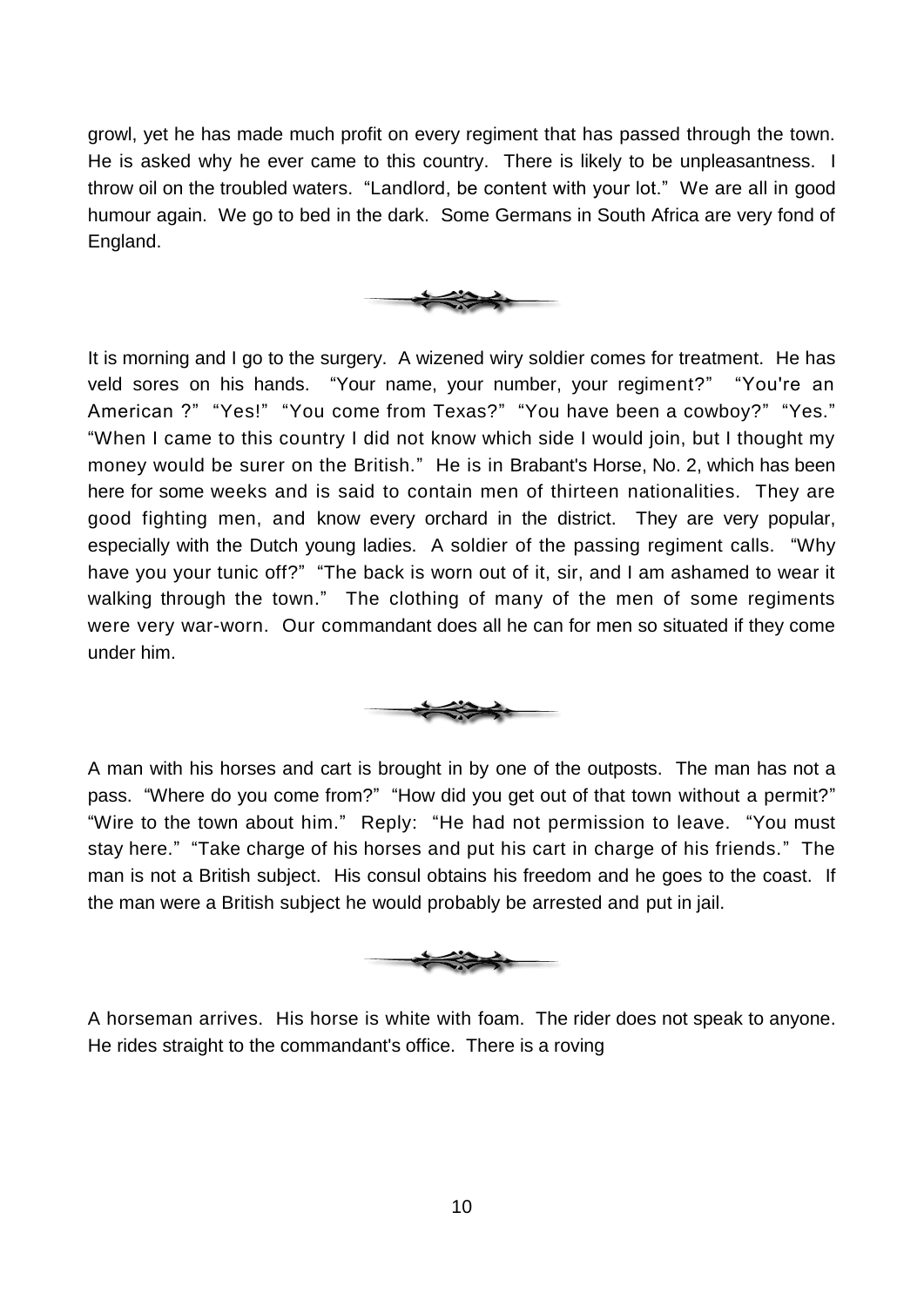band of Boers, probably 300 on his neighbour's farm. All farmers have to report when Boers appear in their neighbourhood. "Put your horse up at such a place." "You will draw horse feed and rations till able to return to your farm." The commandant sends his compliments to the captain of the troops stationed near the town and wishes to see him. The Boers are at a farm six miles away. The captain of the town guard doubles the outposts. Scouts are sent out. Water and ammunition are quietly sent up to the little forts. A telegram is despatched to the head-quarters of the district: "Town threatened by 300 Boers coming from north east." No one in the villiage excepting those immediately concerned, know anything. One scout, then another, returns and reports: "Boers are now some four miles away." The church-bell rings! The shops close. The children run home from school. The town guard men go to the forts. All not in the town guard go to their homes and remain inside closed doors. "Listen! they are firing outside the town!" A very stout Dutchwoman returning from a cup of coffee with a friend hears the shots and will not take time to go in by the gate leading to her house, but dives head foremost through the wire fence around her home. Her foot is caught in the top wires. Someone releases it. She rushes into her house and falls from stoutness and shortness of breath on the floor. "May all the black spooks (ghosts) take those Boers!" "We have never had peace since those cursed Boers came here." "Oh! Almighty, we'll be all killed." I put a red cross badge on my arm, as I do not wear a uniform. I go to the house used as a hospital. A red cross flag flutters from a pole fastened to the chimney of the building. A cup of coffee and some biscuits are very acceptable. The convalescent soldiers in the hospital are amusing themselves at draughts and other games. To them a skirmish is nothing. One has been in 76 fights and scraps (skirmishes). He keeps a record of them.

The firing is becoming more rapid! The outposts are falling back on the town! They are firing from the forts. The Boers are on the hills but have neither pom-poms nor large guns. They do not waste their ammunition. They see that they cannot take the town They are retiring. The town outposts push out again to their old posts, firing on the Boers as they do so. The scouts follow the Boers and, keeping them in sight, watch their movements. The Boers have gone! A telegram is despatched to headquarters: "About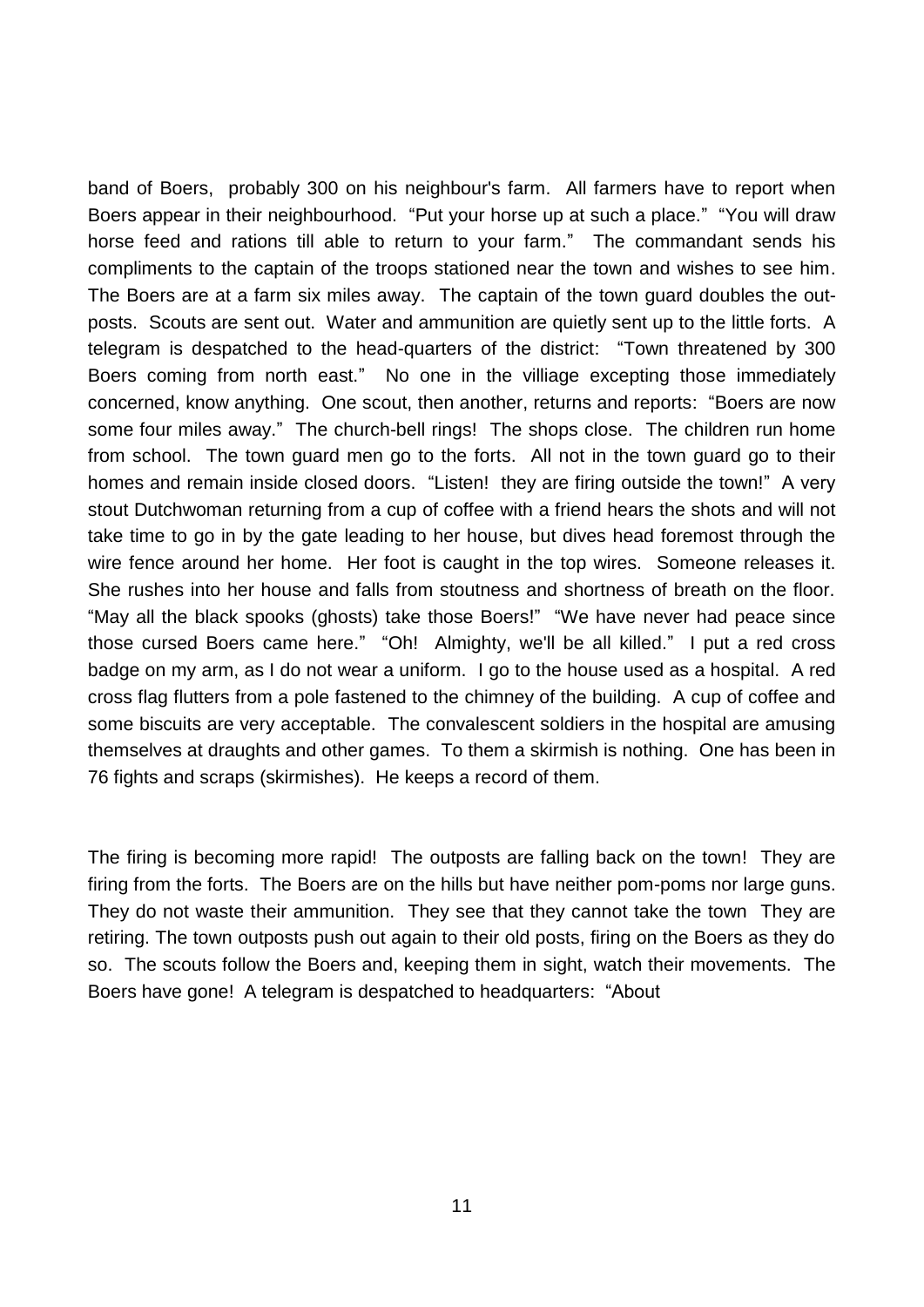300 Boers threatened town for two hours. They made one dash to get in but were repulsed. They have retired and are now some six miles to the north-west of the town moving in the direction of ------------."

Men in the town guard and not on duty return to open their shops and to follow their usual occupations, hut will sleep in the forts to-night. The ladies go to play lawn tennis.



The mails have arrived and the censor has gone to the post office. The letters for the commandant, officers, soldiers and loyalists are stamped by the censor and delivered. The letters for disloyal persons are taken to the censor's office to be opened and read. The censor opens a letter. It is from a young Dutch lady to another, and is written in Dutch.

My dearest Jacobina,

O! I have such a lot to tell you but I hear you have an awful creature there as a censor. Has he a nose like a monkey? Excuse my rudeness, but has he a tail?

We had a dance here on Wednesday. Some English officers were at the dance. I danced with one of them. He is a nice fellow, but he would not tell me anything.

I have got a new dress and a new hat.

Your loving,

Johanna Willemina.

P.S. I have made a blot on the paper. Excuse the blot and take it for a kiss if the horrid censor do not steal it on the way. - Johanna.

The censor receives some unkind knocks from the Dutch young ladies. Ladies do not like men to read their private correspondence.



The mails have not arrived to-day, a roving hand of Boers has seized the mail cart, taken the horses and the mail bags. The mail man has come in on foot.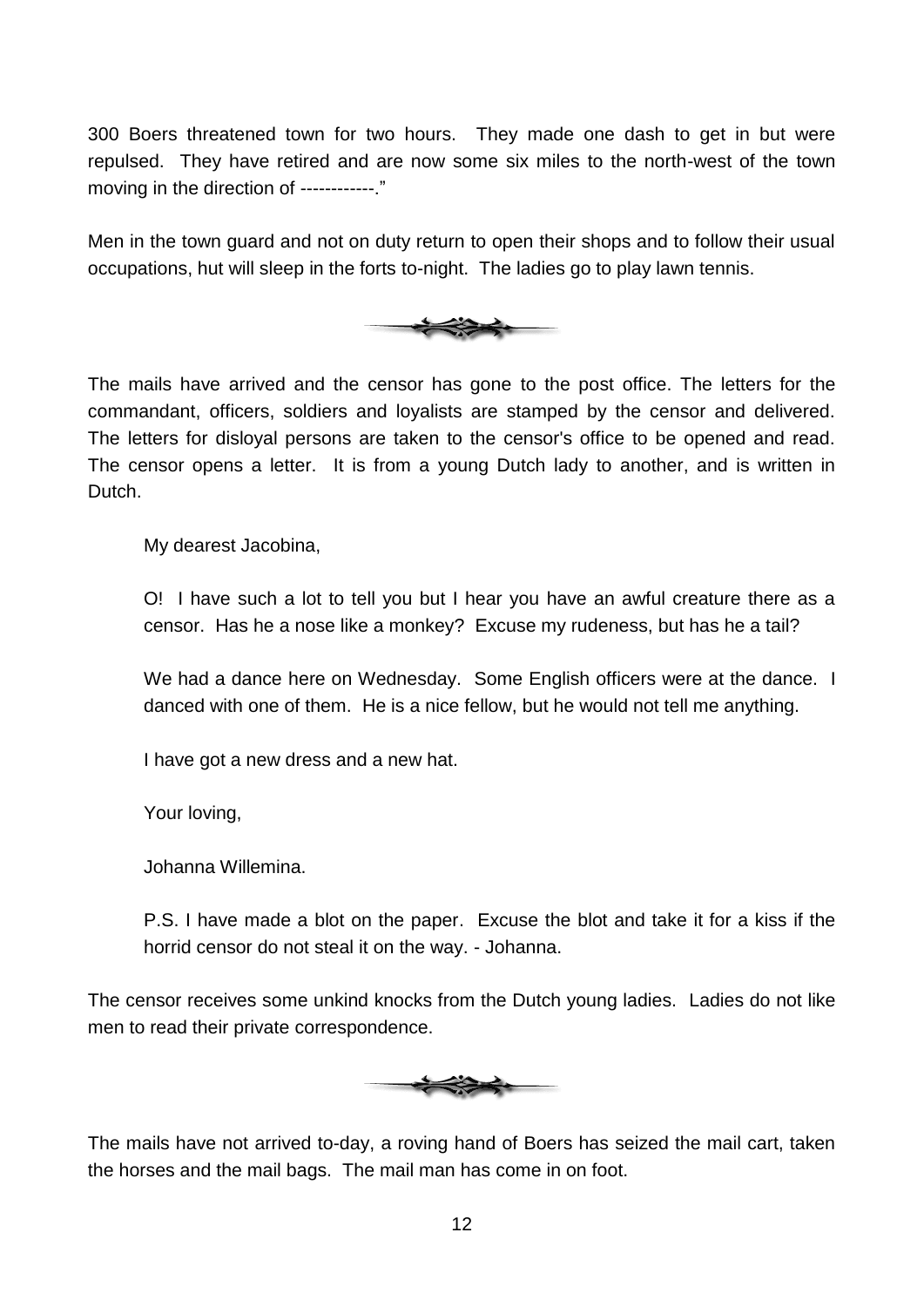I have lost my weekly letter from my wife, who always sends me two x x. I meet a lawyer and tell him the Boers have taken a letter for me from my wife. It contains two valuable present in the form of x x. "To whom shall I apply for compensation for my loss?" "The postal department has contracted to carry your letter for a penny, apply to them."

I meet another lawyer and I tell him of my serious loss. "You cannot make the postal department pay, as in their contracts they do not hold themselves responsible for such losses.‖

I tell the lawyers they are not any good, as one says one thing and another says another thing. One lawyer retorts – "Never mind, doctor, bad and all as we are WE don't bury our mistakes."

I am now convinced a medical man should steer clear of lawyers. They only mislead him and then amuse themselves at his expense. The postal department also has its faults. It is not honourable to undertake to carry a letter for a penny, and, failing to carry out the contract. to refuse compensation for the loss sustained.



The town is again the scene of war. It is full of troops in hot pursuit of a large band of Boers, who are in the district.

A soldier has been brought to me. A bullet has gone right through his chest, traversing his right lung. He felt very dizzy when hit, then fainted, and on consciousness having returned, he walked to a place of safety. There are two openings, one at the front and another at the back of his chest. His ribs in front are not injured. One rib at the back has been slightly injured, but is not broken. There is not any blood. No large blood vessel has been torn. The bullet probably has been very hot owing to friction with the air, and has sufficiently seared the flesh and lung, while passing through, to prevent bleeding from the small blood vessels. The patient looks pale and complains of a slight burning pain in his chest. A light dressing is applied to the wounds and is retained in place by a bandage. "Soldier, you must stay in bed for three or four days." "Nurse,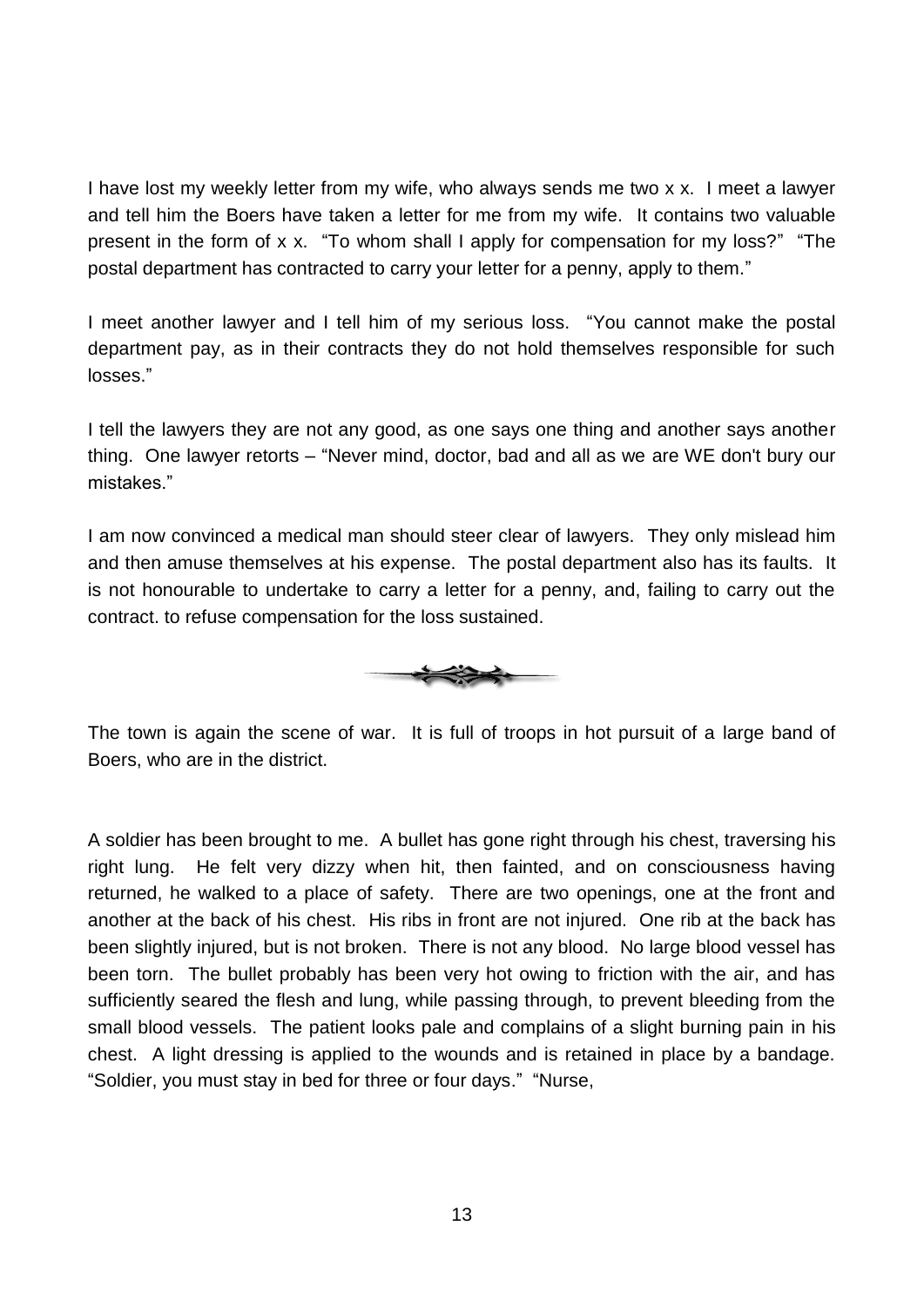please keep him quiet ; keep him lying on the injured side, so that if any bleeding takes place the blood will not get into the sound lung, which mast he kept uppermost." "Give him a cool milk diet, also give him this medicine to relieve the pain." "In a few clays he will be better and can sit up."



A man has been shot by the Boers and the body will be brought in to-morrow. His name, number and regiment have been taken. His letters, note-book, and valuables have been placed in a large envelope and the envelope has been sealed :

Valuables and effects of Sergeant --------- No ----- Regiment --------- killed in action at ---- on ----------- 1901.

The ladies of the town are making a wreath.

It is a dull grey morning. The church bell is tolling in solemn tones ; the body is coming in; the ladies have sent the wreath to be laid on the body as it enters the town ; and the grave is ready. The bearer party carry the remains on a stretcher and march slowly up the village. The villagers of all shades of opinion line the street and respectfully fall in and march after the corpse. There is no coffin. The body is in the overcoat of the deceased, and his blanket has been neatly wrapped and fastened around the body. The clergyman meets the remains. The body is lowered to its last resting place. "Dust to dust, ashes to ashes." He was an Australian. Some dear ones will miss him. The elderly ladies think of this and a tear here and a tear there is silently wiped away. The children and young ladies strew flowers on the grave. The carpenter makes a small wooden cross and paints it white. He also paints on the cross some particulars of the deceased in black letters and figures, as the name, the regimental number, etc. The cross is erected as soon as possible. The people on Sundays visit the church-yard, and members of the Loyal Women's Guild see that flowers are placed on the grave.

"But though hearts that now mourn for thee sadly, Soon joyous as ever shall be ; though thy bright orphan boy May laugh gladly as lie site on some comrade's kind knee,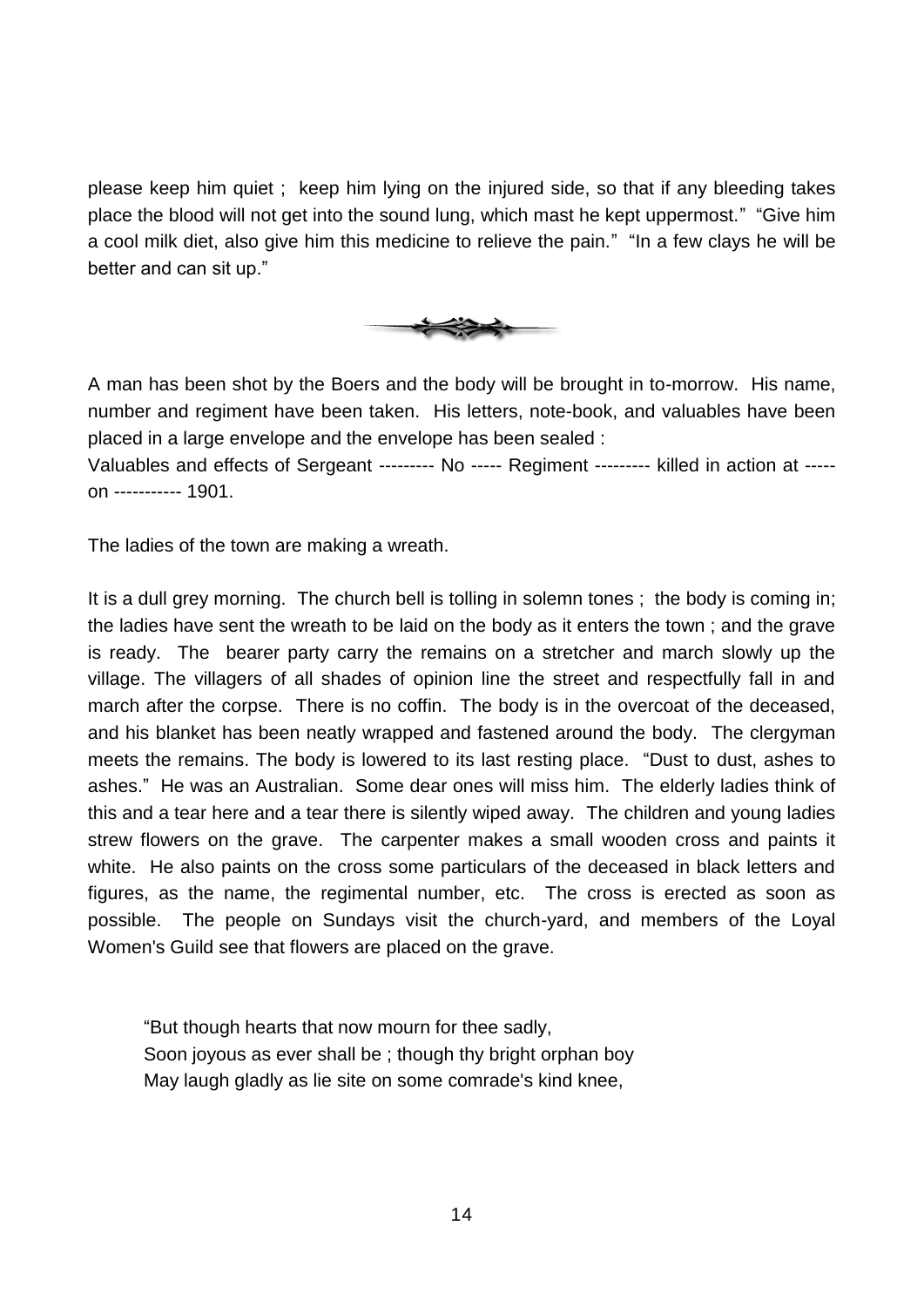There is one who shall still pay the duty of tears for the true And the brave, as when first in the bloom of her beauty She wept o'er her soldier's grave." -

Honourable Mrs. Norton.



After an absence of a couple of weeks, the Boers have again surrounded the town. They are in large numbers and, if rumour be true, have large guns. A large number of Imperial Light Horse are here. It is night and pitch dark. The out-posts send in a Boer escorted by two soldiers. The Boer is blind-folded, and has come in under the white flag. He is taken into a room and the blindfold is removed. He hears a message from the Boer commandant, who demands the immediate surrender of the town. There are some British officers in the room. He is asked to have some refreshments, to have a cigar, a cigarette, and an officer chats pleasantly with him. The senior officer present - a colonel - leaves the room. "Where is the captain in charge of the out-posts?" "Strengthen the outposts and keep a sharp look out." The senior officer returns. A reply to the Boer commandant's demand is written and handed to the Boer, who is then blindfolded. "Sergeant, take this man blindfolded to such an outpost and release him." "Good-night." "Safe return to your commandant." The reply is - the town will not surrender. Very few of the villagers know the Boers are about, and I keep a very stiff lip in connection with anything mentioned to myself. There is a doctor with the troops. We have consulted about the illnesses of some men left in my charge, and we have done some minor operations. He is short of some medicines and I am short of others. He has more of some medicines than he will require for a long time, and I have more of others. We have ceased to be medical men for a time and have made a deal in medicine. He has tried to get the best of me and I have tried to get the best of him. He has an overstock of certain drugs and my stock is running extremely low, but I have not let him know that. He is a Welshman and I am an Irishman, and for the honour of my country, which is at stake, the Shamrock, is not to be done down by the Leek. O! dear no! He seems well pleased with his deal and I shake hands with myself over mine. I have arranged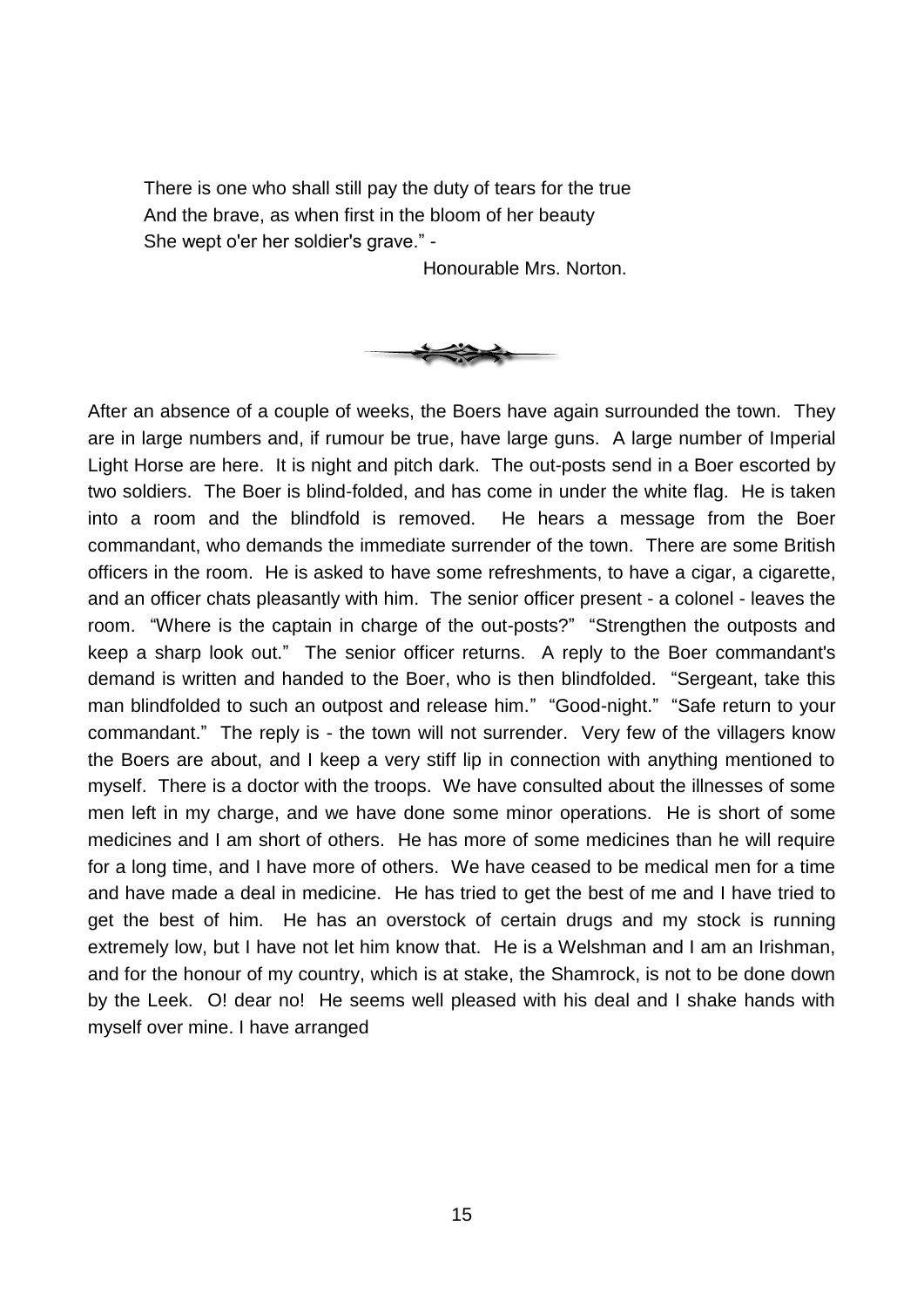for him to sleep at one of the two houses used as hospitals, and a bath is ready for him when he will awake. The red cross flag is flying over the hospital and all the arms of the sick soldiers, who have come in during the afternoon, have been sent to the court-house. As usual I go to bed in the dark. My bedroom is under a small fort. Will the Boers pompom the town during the night? Will they pom-pom me? Shall I retire without undressing? Is the window clear for a bolt out? Oh! bother the Boers, I'm tired, I want a sleep.

Forty-eight hours later the Boers are miles away and the troops have also gone in pursuit. The town has not been attacked this time.



There are no Boers in the district, and the commandant's staff and others think we might have a smoke-night.

The commandant is approached. Hurrah! A smoke and musical evening in the diningroom of the hotel to-night. Window blinds to be carefully drawn and all lights to be out at 11 pm. ; the censor to issue permits to 11.30 p.m. to all at the smoke.

I have a standing permit, and when anyone in the village becomes seriously ill at night, a messenger is sent to the nearest member of the town guard on duty. The town guardsman either sends the messenger back to his home and passes the message on to me, or takes the messenger to the office of the town guard, when one of the men is ordered to report the case of illness to me. All messengers are escorted back to their homes.

The landlord of the hotel gets the room ready for the smoke. There is a piano. "Do any of you fellows know anyone who can play the piano?" "O I there is J.S., he can pawr the piano as well as anyone." "Bill Jones can knock spots out of him at tickling the ivories." "We don't want any ivory-tickling, dude." "We want someone who can play." "Well! there's so and so, a private or something in Brabant's." "He can punch the machine as well as anyone this side of kingdom come." Mr. So and So is selected as our pianist for the evening.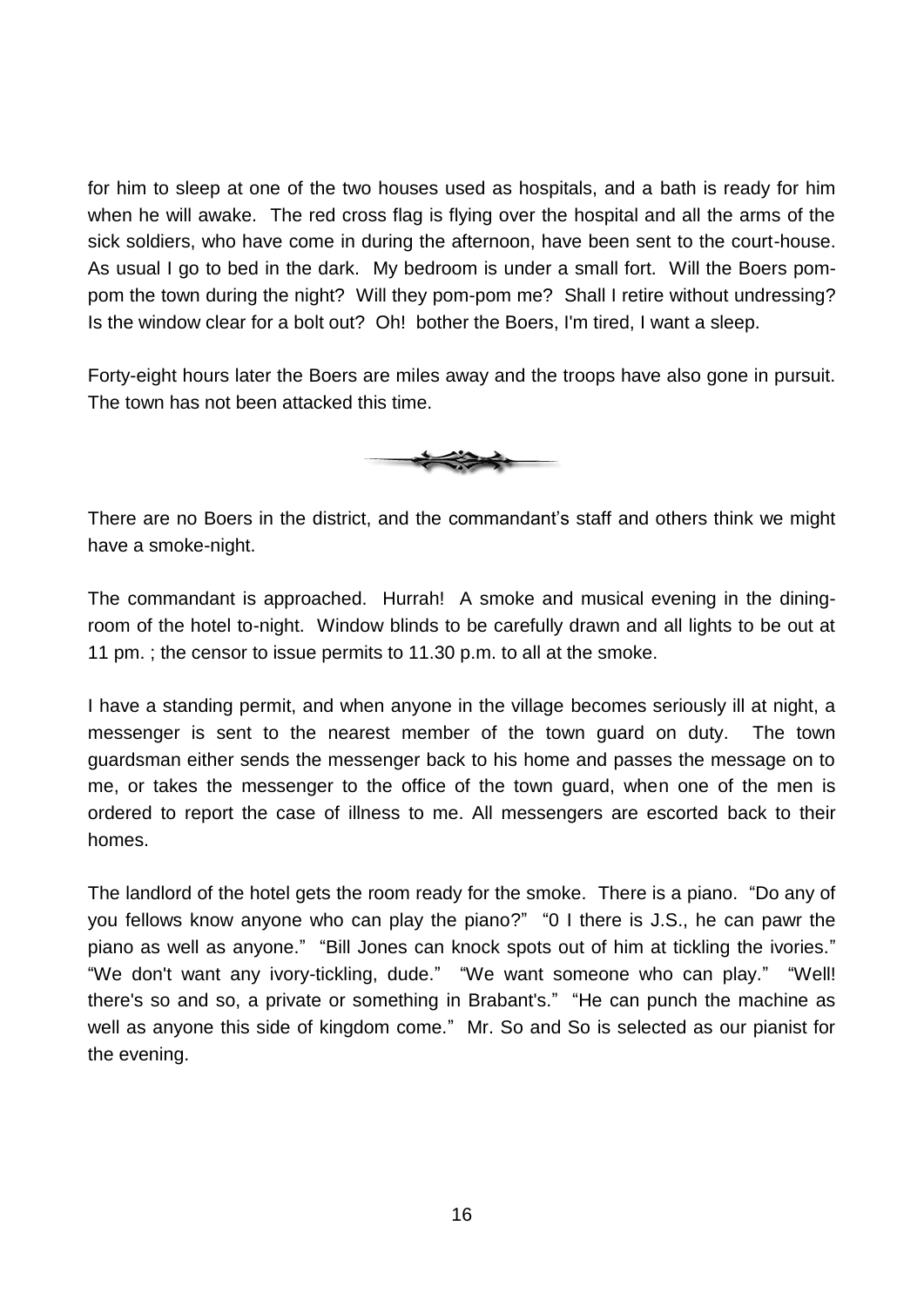The smoke and concert opens at 8 p.m., a veterinary surgeon plays a piece and does it very nicely. It is his only piece. A lawyer, with a remarkably fine lyric tenor voice, sings "Anchored." The pianist of the evening accompanies the singer and retains his reputation as a piano puncher, for his fingers come down vigorously on the keys. He also keeps the strictest time by counting 1, 2, 3, 1, 2, 3. He does not allow any breathing time to the singer. The singer is not to be outshone by the pianist and the music and singing proceed apace. I quietly wonder who will get to the end, or finish first. At last the final line of the song: "Safe in his Father's Home" is sung or proclaimed in a manner to impress it for a lifetime on the villagers around, and the piano receives the best shaking up it has ever had. The song has ended. There is loud and continuous applause, during which the singer wipes large beads of perspiration from his victorious brow, the pianist feels his reputation is enhanced, and the landlord looks as if his furniture are far from being safe at home. Stories, recitations, and music make the evening pass very enjoyably. Finally the Commandant delivers one of his humorous speeches, in the making of which he is a pastmaster. The concert ends in the usual way. It has been a huge success.



A farmer has come into town. His family are ill and he wishes me to visit them. I apply to the commandant for a permit. "Please, sir, have the out-posts informed that I am returning to-night. It will be very dark."

Going out the town guard and the out-posts see my pass. I am driven in a cart drawn by rnules. The horses have been taken from the farmers lest the Boers take them. The hills are high and the road in places is very steep. The mules will not trot uphill but gallop downhill at a terrific speed, and are liable to shy at any object and overturn the cart.

When returning the outposts stop the cart. "Who goes there?" "Friend." "Stay where you are." A soldier approaches holding his rifle ready to shoot me. "I am the district surgeon." "Do any of you fellows know the doctor?" "See if this is him." Two men come forward. "Yes, we know his voice." In the dark they cannot read my pass. The driver,